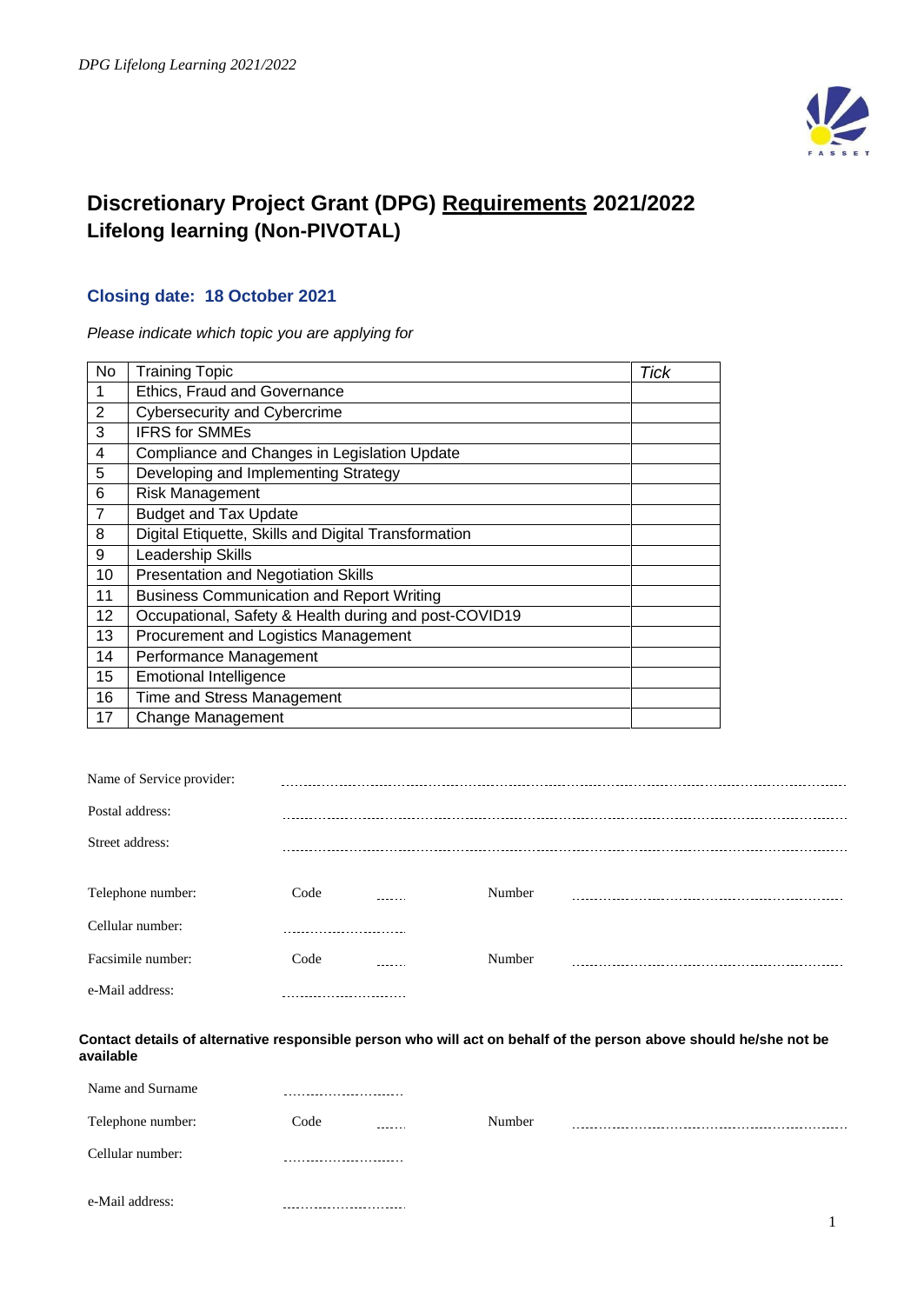#### . **1. COMPLIANCE REQUIREMENTS**

1.1 As public entity, Fasset has both the obligation and the responsibility to ensure that it spends the public money, with which it is entrusted in a manner that meets governments requirements. Consequently, Grant Applicants are required to adhere to the compliance requirements as listed in this section.

#### **Fraud and Corruption**

1.2 All grant applicants are to take note of the implications of contravening the Prevention and Combating of Corrupt Activities Act, 2004 (No 12 of 2004) and any other applicable act.

#### **B-BBEE Certificate, Tax Clearance Certificate and Central Supplier Database (CSD) Report**

- 1.3 All grant applicants are to provide a B-BBEE status level certificate and the Tax Clearance Certificate (SARS pin) on request once Fasset has granted provisional approval;
- 1.4 Grant applicants will be assessed based on the compliant requirements with the BBBEE and tax compliance. Fasset reserves its right to award or not to award to applicants with BBBEE level status above level 4.
- 1.5 All SMMEs (small and medium firms) auditing and accounting firms) must provide proof of confirmation of registration with the relevant Professional Bodies
- 1.6 **Fasset will give preference to the appointment of service providers that meet the BBBEE imperatives**.

#### **Independent Grant Submission**

1.7 Grant applicants must complete and sign the Certificate of Independent Grant Submission, which can be found in Annexure B and C. The signed certificate must be included in the grant submission. The purpose of the certificate is to prevent potential collusion amongst applicants.

#### **DEADLINE DATE AND MODE OF GRANT SUBMISSION**

- 1.8 All applications must be submitted to the following e-mail address: **dg@fasset.org.za**. It must be noted that FASSET **will not accept any physical submissions.**
- 1.9 The submission due date is **Monday, 18 October 2021 at 16:00.** Grant applications received by FASSET after the closing date shall not be considered.
- 1.9.1 Grant Applicants must submit a Project Proposal which contains, at minimum:
- 1.9.2 Experience of Grant Applicant;
- 1.9.3 Technical Approach/Methodology;
- 1.9.4 Resources; and
- 1.9.5 Pricing schedule with clear breakdown of each cost item. Fasset reserves the right to query a pricing schedule as part of the evaluation process.
- 1.10 The Skills development priorities specifically targeting transformation groups including Blacks, women, and people with disabilities. To ensure alignment with national imperatives and key stakeholders, Fasset will adopt DHET's criteria regarding the beneficiaries of its programmes to benefit being**: 85% Blacks, 54% women and 4% disabled.**

#### **2 GRANT CRITERIA (Terms of Reference)**

The grant criteria should *please* be read *carefully* and adhered to in order to minimize grant queries (where applicable). The following criteria are applicable to this grant:

**Description:** Lifelong learning programmes aim to address critical skills in the sector through national workshops on key topics and are open to anyone employed in the FASSET sector.

#### **2.1 Overall Objectives and Scope**

- 2.1.1 Partnerships or collaborations through MOUs with small and medium firms in the FASSET sector to implement some of the programmes.
- 2.1.2 Partnerships with Professional Bodies through an MoU to run some of the programmes provided that the service providers that meet BBBEE imperatives are used to run the programmes.
- 2.1.3 Partnerships with Institutes such as IoDSA, Institutes of ethics through MoU to implement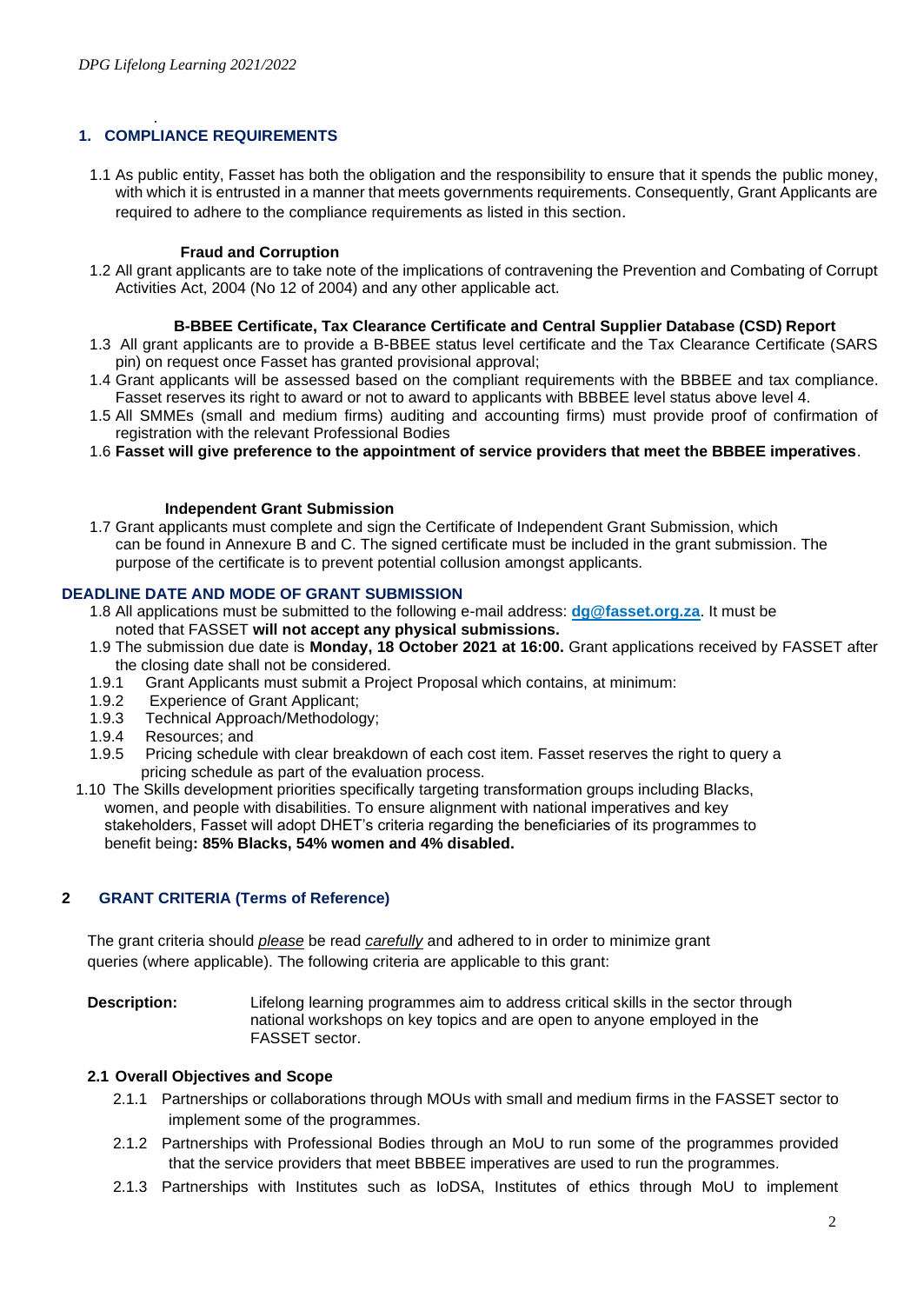governance, ethics and similar workshops.

- 2.1.4 FASSET will give preference to the appointment of service providers that meet the BBBEE imperatives.
- 2.1.5 All workshops/seminars /events to take place online.
- 2.1.6 A minimum of 4 800 beneficiaries are expected to be trained under each topic.
- 2.1.7 The event/seminar/ workshop is expected to run for at least 4 hours under each topic.
- 2.1.8 All events/workshops/events must be completed by 20 March 2022.
- 2.1.9 The Grant Applicant will be responsible for:
	- 2.1.9.1 Marketing of the programmes in partnership with FASSET
	- 2.1.9.2 Invitation and registration of beneficiaries to participate in the programme
	- 2.1.9.3 Ensure POPIA compliance in registration of beneficiaries to participate in the programme.

### **Project Reporting Requirements**

- 2.1.10 Grant applicants will be required to present information on a monthly and/or quarterly basis, as per the Department of Higher Education and Training (DHET) and Fasset requirements for payment purposes. The required information includes but is not limited to:
	- 2.1.10.1 Attendance registers (shall be electronically signed) as proof of attendance;
	- 2.1.10.2 Letter that serves as proof of employment in the Fasset sector

## **3. EVALUATION PROCESS**

- 3.1 Should a grant applicant achieve a functionality score that is 50% or less, the grant application will be rejected.
- 3.2 Should a grant applicant receive a functionality score between 51% and 69%, Fasset might engage with the applicant on the grant application.
- 3.3 All grant applications that receive a functionality score of more than 70% will be recommended for adjudication.

## **Table 1: Evaluation Criteria and Weights for Determining Functionality Scores**

| <b>Functionality Scoring</b><br><b>Determinants</b>                |     |
|--------------------------------------------------------------------|-----|
| <b>Total Points</b>                                                | 100 |
| <b>Experience of the grant applicant</b>                           | 30  |
| Demonstrate the minimum experience of 5 years in managing training |     |
| programmes and/or managing the project of this nature              |     |
|                                                                    |     |
| <b>Scoring Criteria</b><br><b>Points</b>                           |     |
| Grant applicant has demonstrated a minimum experience of 5<br>5    |     |
| years or more in managing training programmes or projects of       |     |
| that nature.                                                       |     |
| 3<br>Grant applicant has demonstrated a minimum experience of 3 to |     |
| 5 years in managing training programmes or projects of that        |     |
| nature.                                                            |     |
| Grant applicant has demonstrated a minimum experience of 1         |     |
| to 5 years in managing training programmes or projects of that     |     |
| nature.                                                            |     |
| Grant applicant has demonstrated zero years' experience in<br>0    |     |
| managing training programmes or projects of that nature.           |     |
| <b>Technical Approach and Project Plan Methodology</b><br>2        | 40  |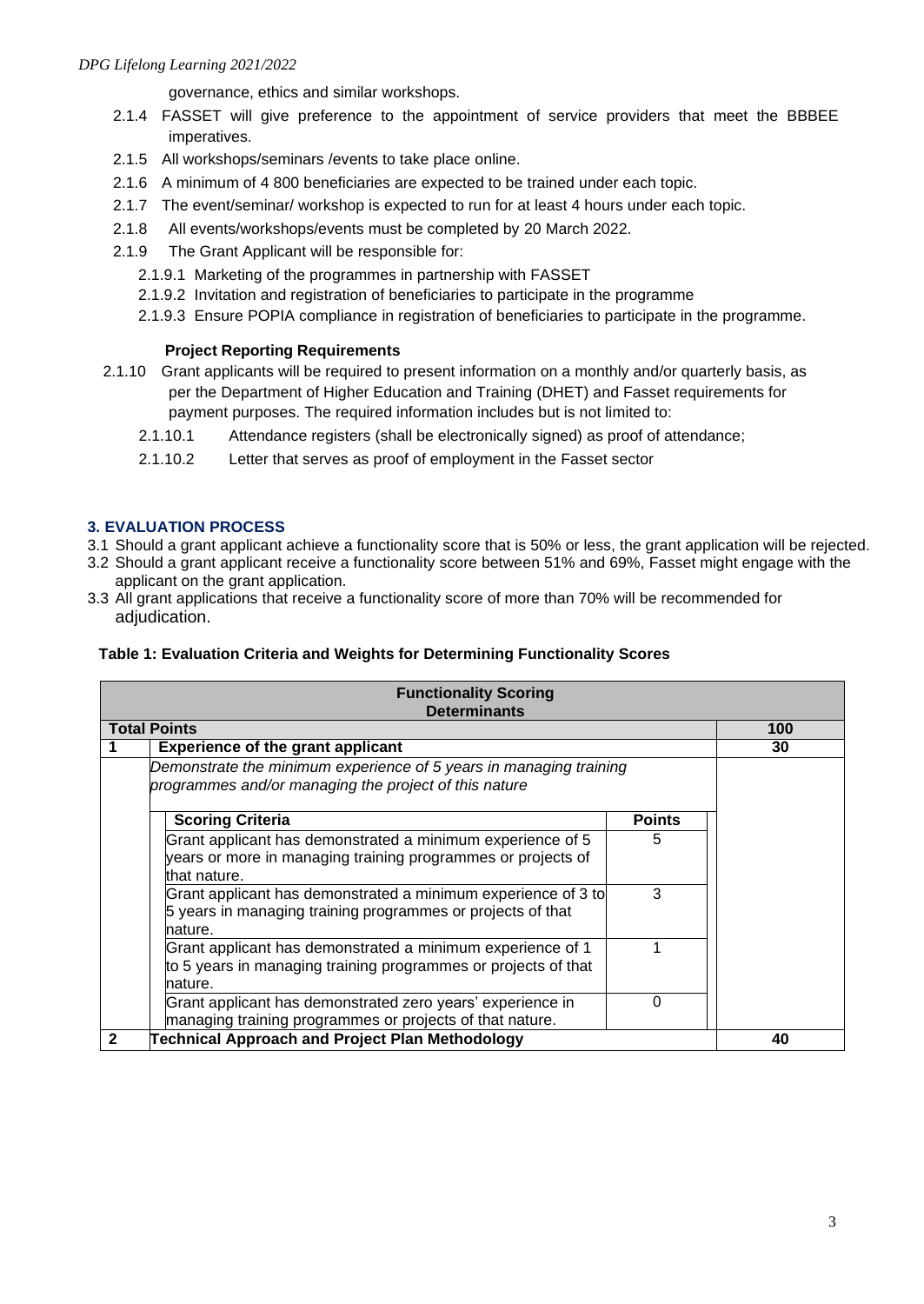|   | 2.1. Present the methodology and comprehensive project<br>plan detailing how the project will be implemented and rolled<br>out. The plan should also address the following, but not<br>limited to:          |                    |    |
|---|-------------------------------------------------------------------------------------------------------------------------------------------------------------------------------------------------------------|--------------------|----|
|   | 2.1.1 Provide details as to how the project will be<br>implemented until the close out report stage;                                                                                                        |                    |    |
|   | 2.1.2 Provide comprehensive details on how the project will<br>be organised and fully implemented;                                                                                                          |                    |    |
|   | 2.1.3 Indicate how the geographical spread of the Fasset<br>DG projects will be covered.                                                                                                                    |                    |    |
|   | 2.1.4 Identify project risks and full mitigation.                                                                                                                                                           |                    |    |
|   | <b>Scoring criteria</b>                                                                                                                                                                                     | <b>Points</b>      |    |
|   | Grant applicant has submitted a comprehensive project planthat<br>has addressed all the above requirements.                                                                                                 | 5                  |    |
|   | Grant applicant has submitted a comprehensive project plan that<br>has addressed either one of the above requirements i.e. partially<br>addressing the above                                                | 3                  |    |
|   | Grant applicant has submitted a comprehensive project plan<br>that has not addressed any of the above requirements or<br>Grant applicant has not submitted the project plan                                 | 0                  |    |
|   |                                                                                                                                                                                                             |                    |    |
|   |                                                                                                                                                                                                             |                    |    |
| 3 | <b>Experience of the Project Team</b><br>Capacity to implement a programme of this size.                                                                                                                    |                    | 30 |
|   | Grant applicant must:                                                                                                                                                                                       |                    |    |
|   | 3.1.1. Have appropriately qualified and relevant experienced resources.                                                                                                                                     |                    |    |
|   | 3.1.2. The team proposed has relevant expertise and experience.                                                                                                                                             |                    |    |
|   | 3.1.3. Have sufficient resources<br>3.1.4 The majority of the team members must be Black Africans.                                                                                                          |                    |    |
|   |                                                                                                                                                                                                             |                    |    |
|   | <b>Scoring Criteria</b><br>All CVs of the team proposed have appropriately qualifiedand<br>relevant experience and the majority of the team is Black<br>Africans.                                           | <b>Points</b><br>5 |    |
|   | Some CVs of the team proposed have appropriately qualified<br>and relevant experience, and the majority of the team is Black<br>Africans.                                                                   | 3                  |    |
|   | All CVs of the team proposed have appropriately qualified and<br>relevant experience, but the majority of the team is not Black<br>Africans.<br>No experienced CVs of proposed team and the majority of the | $\mathbf{1}$       |    |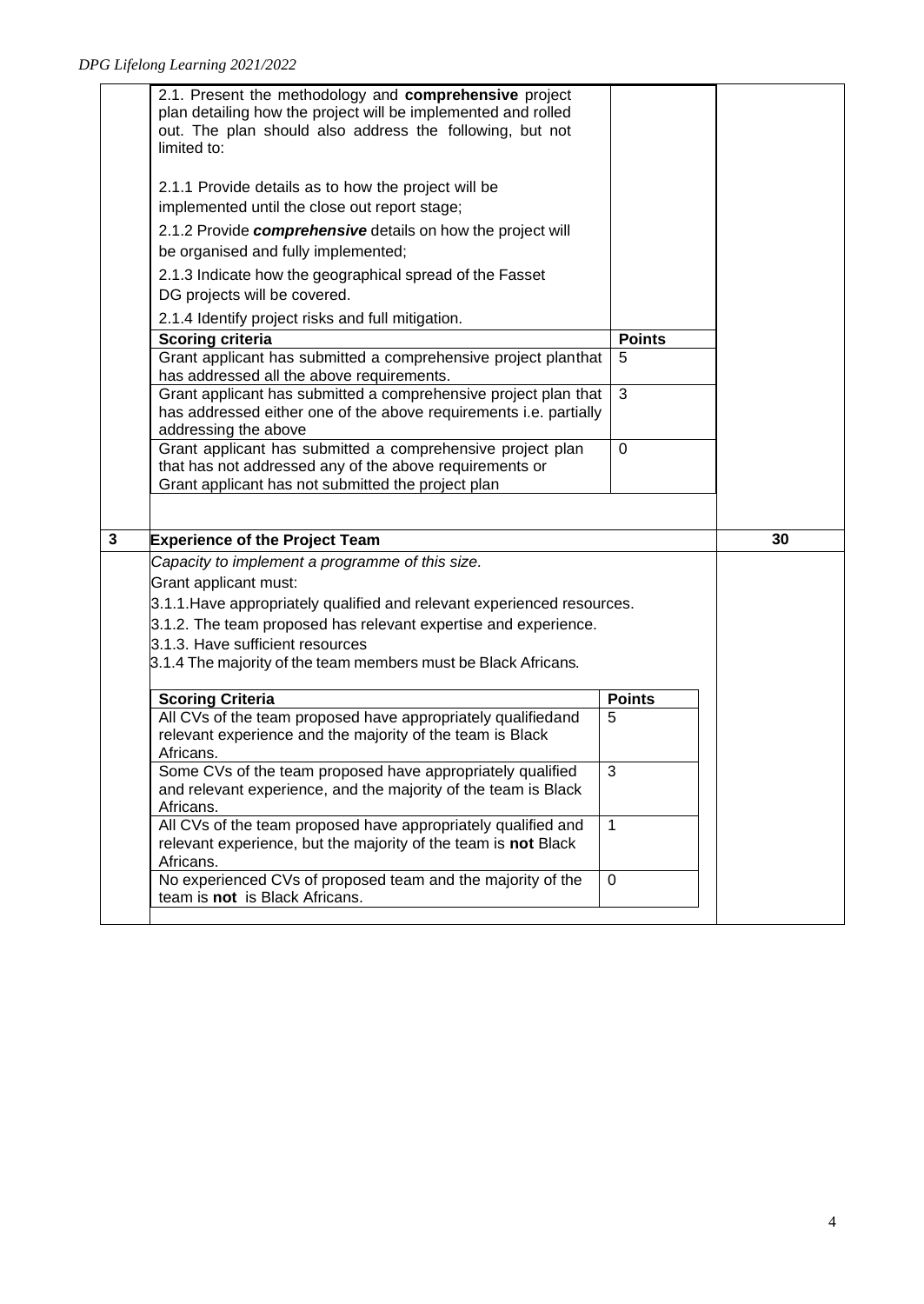## **Annexure B: Certificate of Independent Grant Submission**

|     | the undersigned, in submitting the                                                                                                                                                                                                                                                                                                                                                      |
|-----|-----------------------------------------------------------------------------------------------------------------------------------------------------------------------------------------------------------------------------------------------------------------------------------------------------------------------------------------------------------------------------------------|
|     | Discretionary Project Grant Application                                                                                                                                                                                                                                                                                                                                                 |
| for | _, do hereby make the following<br><u> 1989 - Johann Stein, mars an deutscher Stein († 1989)</u>                                                                                                                                                                                                                                                                                        |
|     | statements that I certify to be true and complete in every respect.                                                                                                                                                                                                                                                                                                                     |
|     | I, certify that on behalf of:                                                                                                                                                                                                                                                                                                                                                           |
|     | Name of Grant Applicant:                                                                                                                                                                                                                                                                                                                                                                |
| 1.  | I have read and understood the contents of this Certificate of Independent Grant Submission<br>(Certificate).                                                                                                                                                                                                                                                                           |
| 2.  | I understand that the accompanying Discretionary Project Grant Application (Grant Application) will<br>be rejected if this certificate is found not to be true and complete in every respect.                                                                                                                                                                                           |
| 3.  | I am authorized by the Grant Applicant to sign this Certificate and to submit the accompanying Grant<br>Application on behalf of the Grant Applicant.                                                                                                                                                                                                                                   |
| 4.  | Each person whose signature appears on the accompanying Grant Application has been authorised<br>by the Grant Applicant to determine the terms of and to sign the Grant Application on behalf of the<br>Grant Applicant.                                                                                                                                                                |
| 5.  | For the purposes of this Certificate and the accompanying Grant Application, I understand the word<br>"competitor" shall include an individual or organisation, other than the Grant Applicant, whether or not<br>affiliated with the Grant Applicant, who:                                                                                                                             |
|     | 5.1.1.<br>Has been requested to submit a Grant Application.<br>Could potentially submit a Grant Application based on their qualifications, abilities,<br>5.1.2.<br>or experience.<br>and<br>5.1.3.<br>Provides the same services as the Grant Applicant and/or is in the same line of business as                                                                                       |
|     | The Grant Applicant.                                                                                                                                                                                                                                                                                                                                                                    |
| 6.  | The Grant Applicant has arrived at the accompanying Grant Application submission independently from<br>and without consultation, communication, agreement, or arrangement with any competitor. However,<br>communication between partners in a joint venture or consortium <sup>1</sup> will not be construed as collusive.                                                             |
| 7.  | In particular, without limiting the generality of paragraph 6 above, there has been no consultation,<br>communication agreement or arrangement with any competitor regarding:                                                                                                                                                                                                           |
|     | 7.1. Prices;<br>7.2. Geographical area where the service will be rendered (market allocation);<br>7.3. Methods, factors or formulas used to calculate prices;<br>7.4. The intention or decision to submit, or not submit, a Grant Application;<br>7.5. The submission of a Grant Application does not meet the specification and condition of the Grant<br>Application Requirements; or |

7.6. Submitting a Grant Application with the intention not to have the grant approved.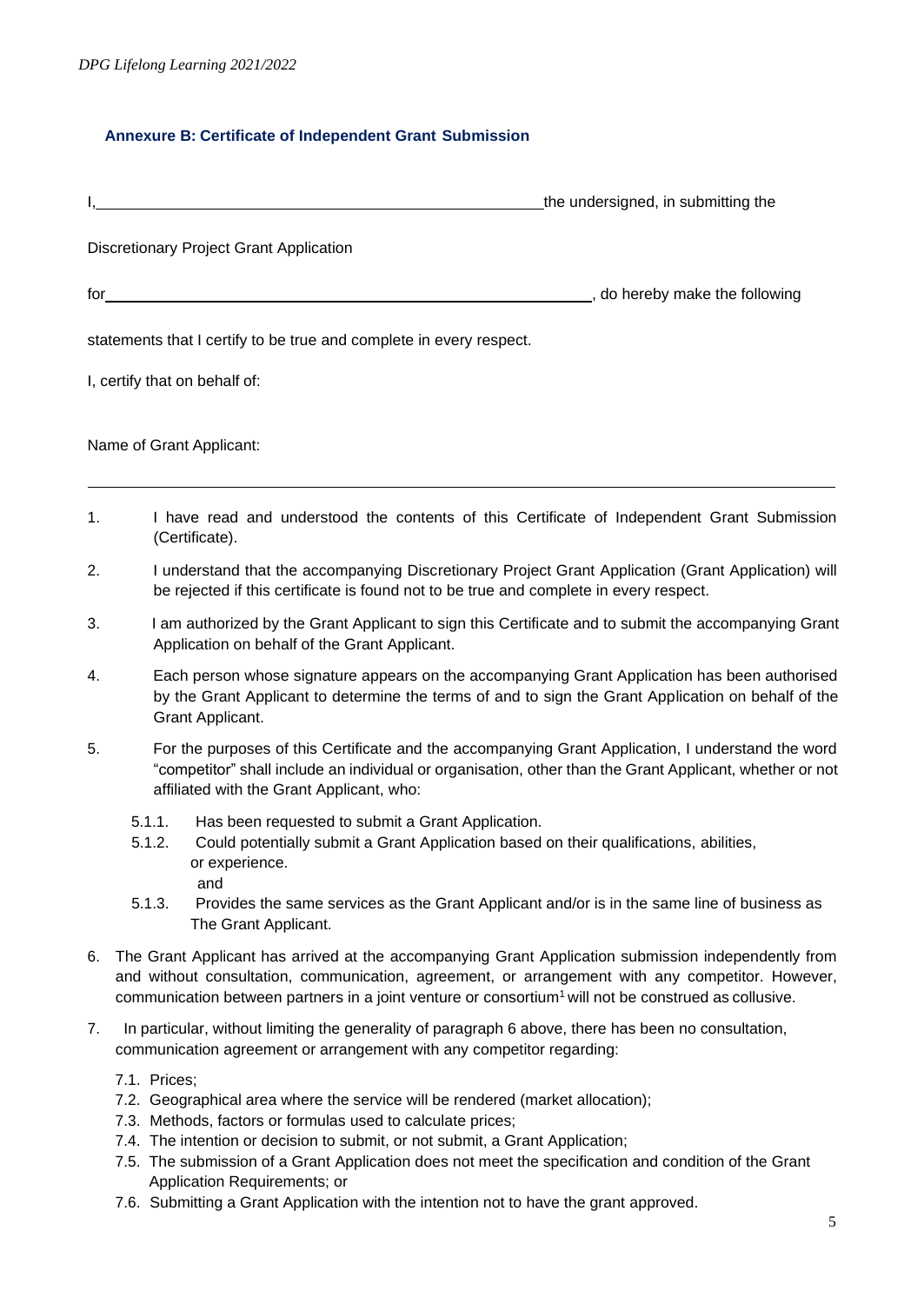- 8. <sup>1</sup> Joint Venture or Consortium means an association of persons for the purpose of combining their expertise, property, capital, efforts, skill and knowledge in an activity for the execution of a contract.
- 9. In addition, there have been no consultations, communications, agreements or arrangement with any competitor regarding the quality, quantity, specification and conditions or delivery particulars of the services to which this Grant Application relates.
- 10. The terms of the accompanying Grant Application have not been and will not be disclosed by the Grant Applicant, directly or indirectly, to any competitor, prior to the date and time of the Grant Application opening or of the contract being awarded.
- 11. I am aware that, in addition and without prejudice to any other remedy provided to combat any restrictive practices related to Discretionary Project Grants and their related contracts, that are suspicious will be reported to the Competition Commission for investigation and possible imposition of administrative penalties in terms of section 59 of the Competition Act, No 89 of 1998 and/or may be reported to the National Prosecuting Authority (NPA) for criminal investigation and/or may be restricted from conducting business with the public sector for a period not exceeding ten (10) years in terms of the Prevention and Combating of Corrupt Activities

Act, No 12 of 2004 or any other applicable legislation.

Signature of Grant Applicant **Date** 

Position Name of Grant Applicant

Name of Signatory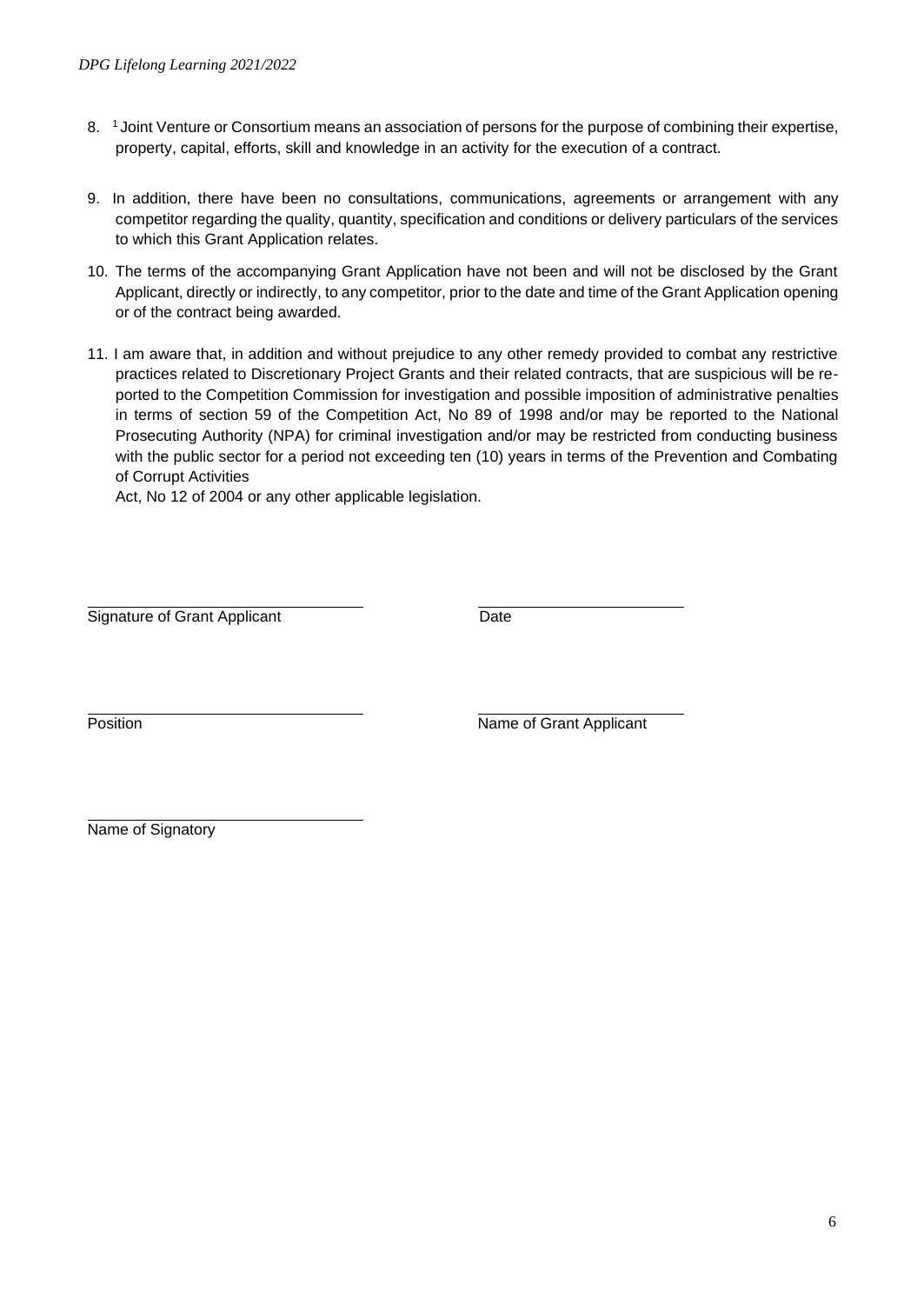### **12. Annexure C: Declaration of Interest**

#### **DECLARATION OF INTEREST**

- 1. Any legal person, including persons employed by the State<sup>1</sup>, or persons having a kinship with persons employed by the State, including a blood relationship, may make an offer or offers in terms of this grant (includes an advertised competitive grant application, competitive bid, limited bid or proposal or awritten price quotation).
- 2. In view of possible allegations of favouritism, should the resulting grant application, or part thereof, be awarded to persons employed by the State, or to persons connected with or related to them, it is required that the grant applicant or his/her authorised representative declare his/her position in relation to the evaluating/ adjudicating authority where:
	- 2.1. The grant applicant is employed by the State; and/or
	- 2.2. The grant applicant is a Board member of Fasset and/or
	- 2.3. The legal person on whose behalf the grant application is signed, has a relationship with persons/a person who are/is involved in the evaluation and or adjudication of the bid(s), or where it is known that such a relationship exists between the person or persons for or on whose behalf the declarant acts and persons who are involved with the evaluation and or adjudication of the bid.
- 3. In order to give effect to the above, the following questionnaire must be completed and submitted with the bid.
	- 3.1.1 Full Name of grant applicant or his or her representative:
- 3.1.2 Identity Number:
- 3.1.3 Position occupied in the Company (director, trustee, shareholder<sup>2</sup>, member, etc):
- 3.1.4 Registration number of company, enterprise, close corporation, partnership agreement or trust:

3.1.5 Tax Reference Number:

<sup>1</sup> "State" means

<sup>(</sup>a) Any national or provincial department, national or provincial public entity or constitutional institution within the meaning of the Public Finance Management Act, 1999 (Act No 1 of 1999);

<sup>(</sup>b) Any municipality or municipal entity;<br>(c) Provincial legislature;

Provincial legislature;

<sup>(</sup>d) National Assembly or the National Council of Provinces;

<sup>(</sup>e) Parliament.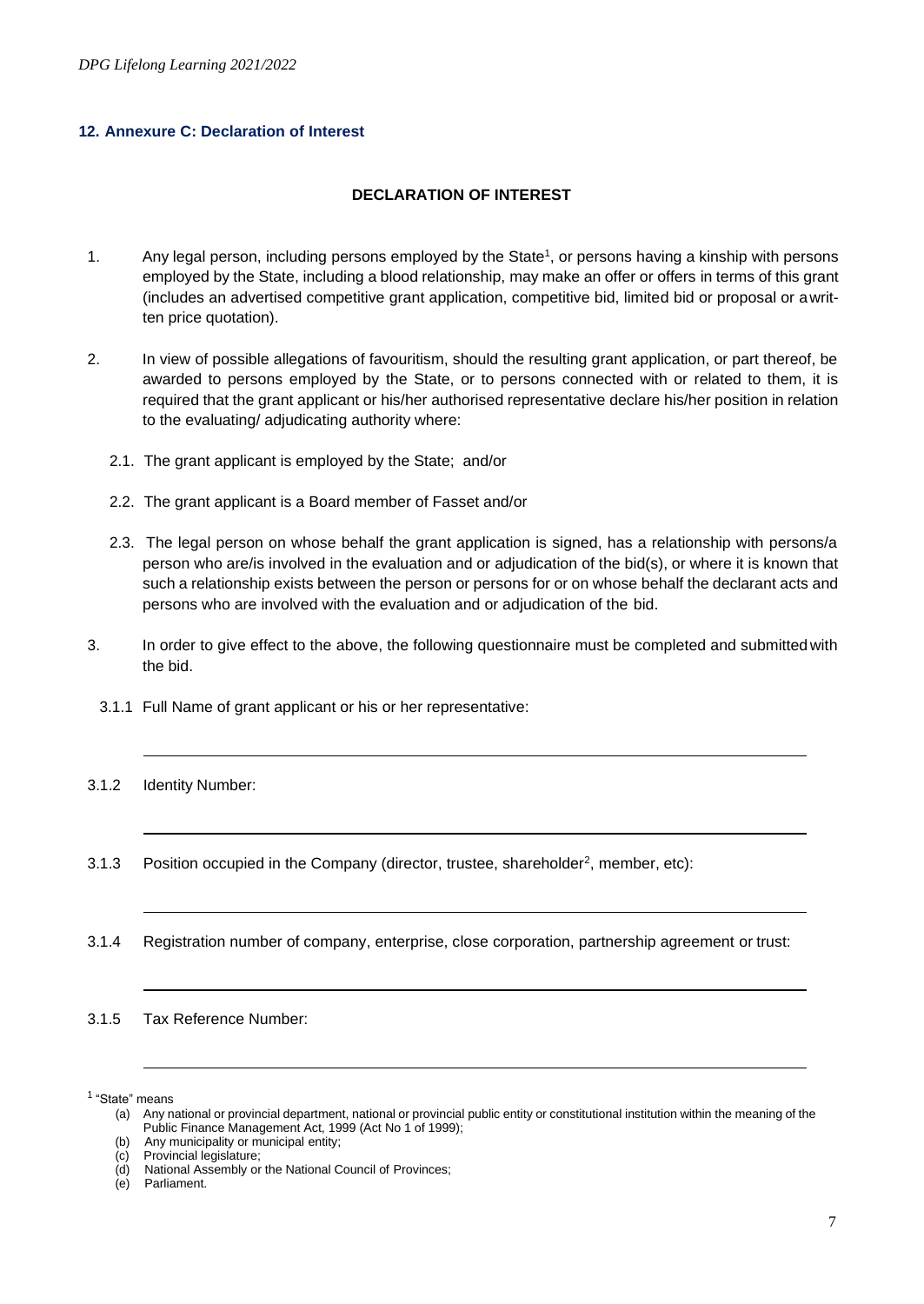$2$  Shareholder" means a person who owns shares in the company and is actively involved in the management of the enterprise or business and exercises control over the enterprise.

- 3.1.6 VAT Registration Number:
- 3.1.7 The names of all directors/ trustees/ shareholders/ members, their individual identity numbers,tax reference numbers and, if applicable, employee/ PERSAL numbers must be indicated below:

3.2 Are you or any person connected with this grant application presently employed by the state?

| 'es |  |
|-----|--|
| No  |  |

3.2.1 If "Yes" was indicated, please furnish the following particulars:

3.2.1.1 Name of person/ director/ trustee/ shareholder/ member:

3.2.1.2 Name of State institution at which you or the person connected to the grant application is employed:

- 3.2.1.3 Position occupied in the State institution:
- 3.2.1.4 Any other particulars?
- 3.3 If you are presently employed by the state, did you obtain the appropriate authorisation to undertake remunerative work outside employment in the public sector?

| Yes |  |
|-----|--|
| No  |  |

3.3.1 If "Yes" was indicated, was proof of such authorization attached to the grant application

| Yes |  |
|-----|--|
| No  |  |

(Note: Failure to submit proof of such authorization, where applicable, may result in the disqualification of the grant application).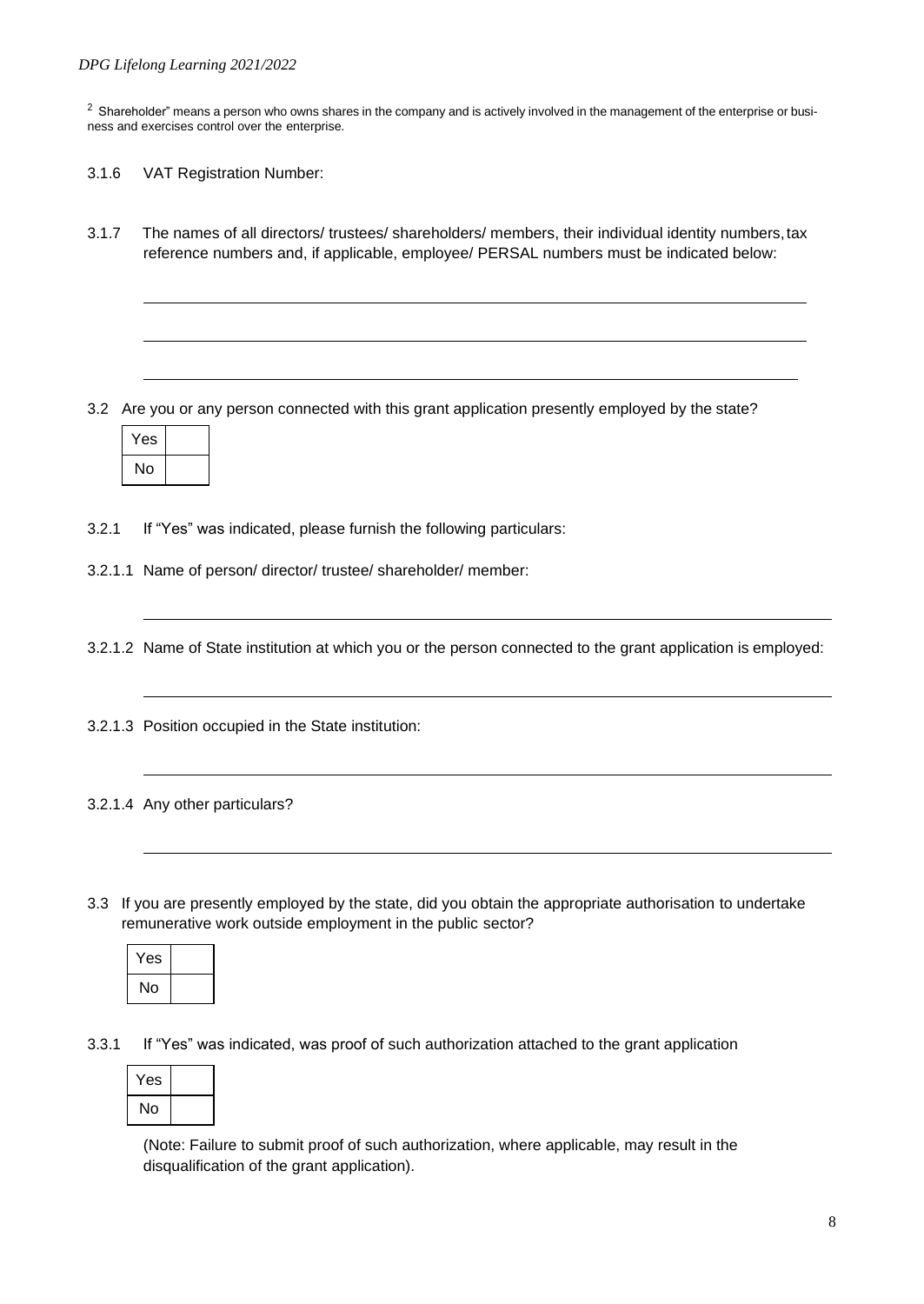- 3.3.2 If "No" was indicated, please furnish reasons for non-submission of authorization.
- 3.4 Did you or your spouse, or any of the company's directors/trustees/ shareholders/ members or their spouses conduct business with the State in the previous twelve (12) months?

| Yes |  |
|-----|--|
| No  |  |

- 3.4.1 If "Yes" was indicated, please furnish the following particulars:
- 3.4.1.1 Name of person/ director/ trustee/ shareholder/ member:
- 3.4.1.2 Name of State institution at which you or the person connected to the grant application conducted business:

3.4.1.3 Any other particulars?

3.5 Do you, or any person connected with the grant application, have any relationship (family, friend, other) with a person employed by the State (Pty) Ltd and who may be involved with the evaluation and or adjudication of this grant application?

| ⁄es |  |
|-----|--|
| No  |  |

3.5.1 If "Yes" was indicated, please furnish the following particulars:

3.5.1.1 Name of person/ director/ trustee/ shareholder/ member:

3.5.1.2 Any other particulars?

3.6 Are you, or any person connected with the grant application, aware of any relationship (family, friend, other) between any other grant application and any person employed by the State who may be involved with the evaluation and or adjudication of this grant application?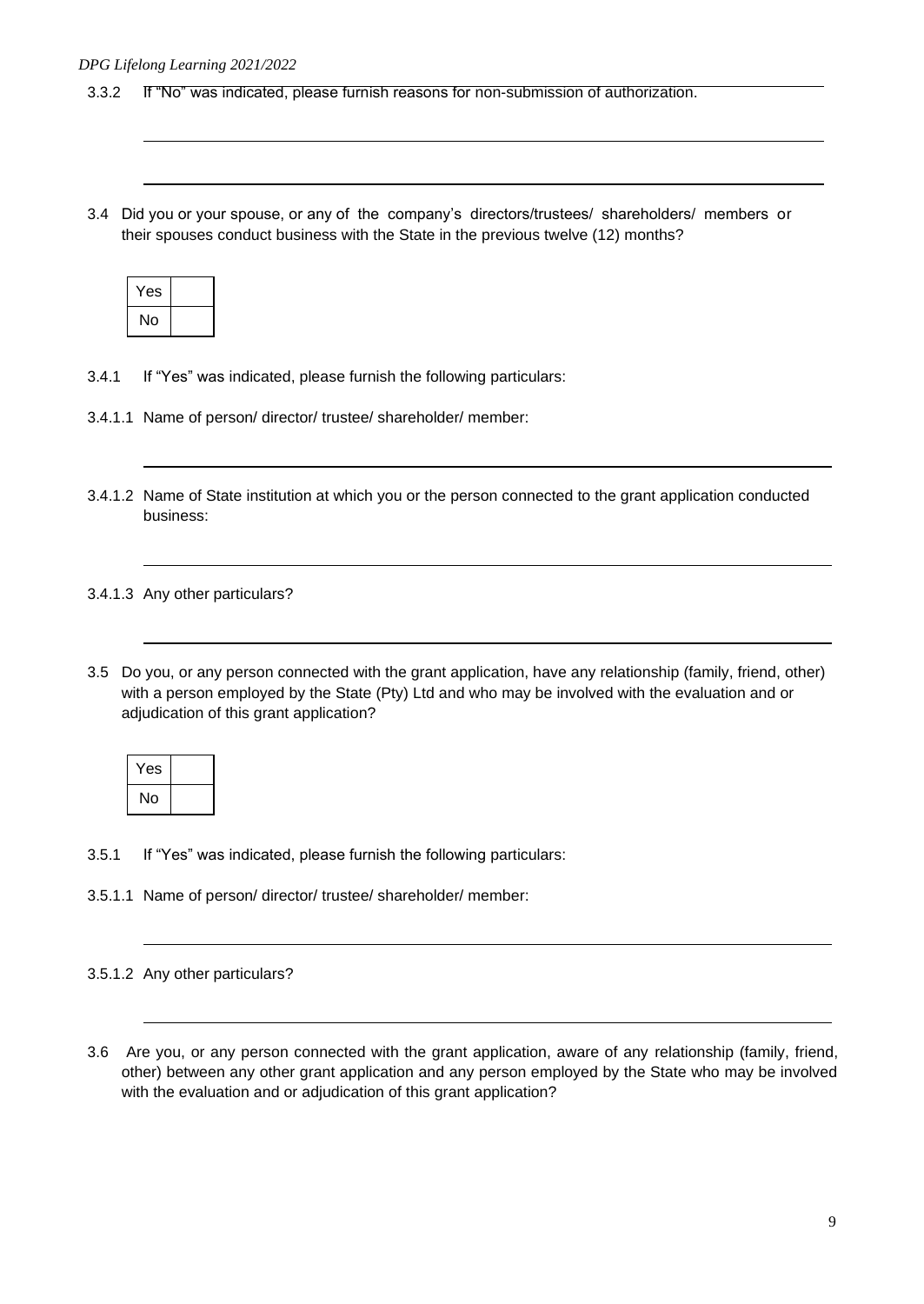| Yes |  |
|-----|--|
| lo  |  |

3.6.1 If "Yes" was indicated, please furnish the following particulars:

3.6.1.1 Name of person/ director/ trustee/ shareholder/ member:

3.6.1.2 Any other particulars?

3.7 Do you or any of the directors/trustees/shareholders/members of the company have any interest in any other related companies whether or not they are bidding for this contract?

| Yes |  |
|-----|--|
| No  |  |

3.7.1 If "Yes" was indicated, please furnish the following particulars:

3.7.1.1 Name of person/ director/ trustee/ shareholder/ member:

3.7.1.2 Any other particulars?

4. Please complete the table below with the full details of directors/ trustees/ members/ shareholders. (Public Entities are excepted)

| <b>Full Name</b> | <b>Identity Number</b> | <b>Personal Income</b><br><b>Tax Reference No</b> | <b>State Employee</b><br><b>Number/ PERSAL</b><br><b>Number</b> |
|------------------|------------------------|---------------------------------------------------|-----------------------------------------------------------------|
|                  |                        |                                                   |                                                                 |
|                  |                        |                                                   |                                                                 |
|                  |                        |                                                   |                                                                 |
|                  |                        |                                                   |                                                                 |
|                  |                        |                                                   |                                                                 |
|                  |                        |                                                   |                                                                 |
|                  |                        |                                                   |                                                                 |
|                  |                        |                                                   |                                                                 |
|                  |                        |                                                   |                                                                 |
|                  |                        |                                                   |                                                                 |